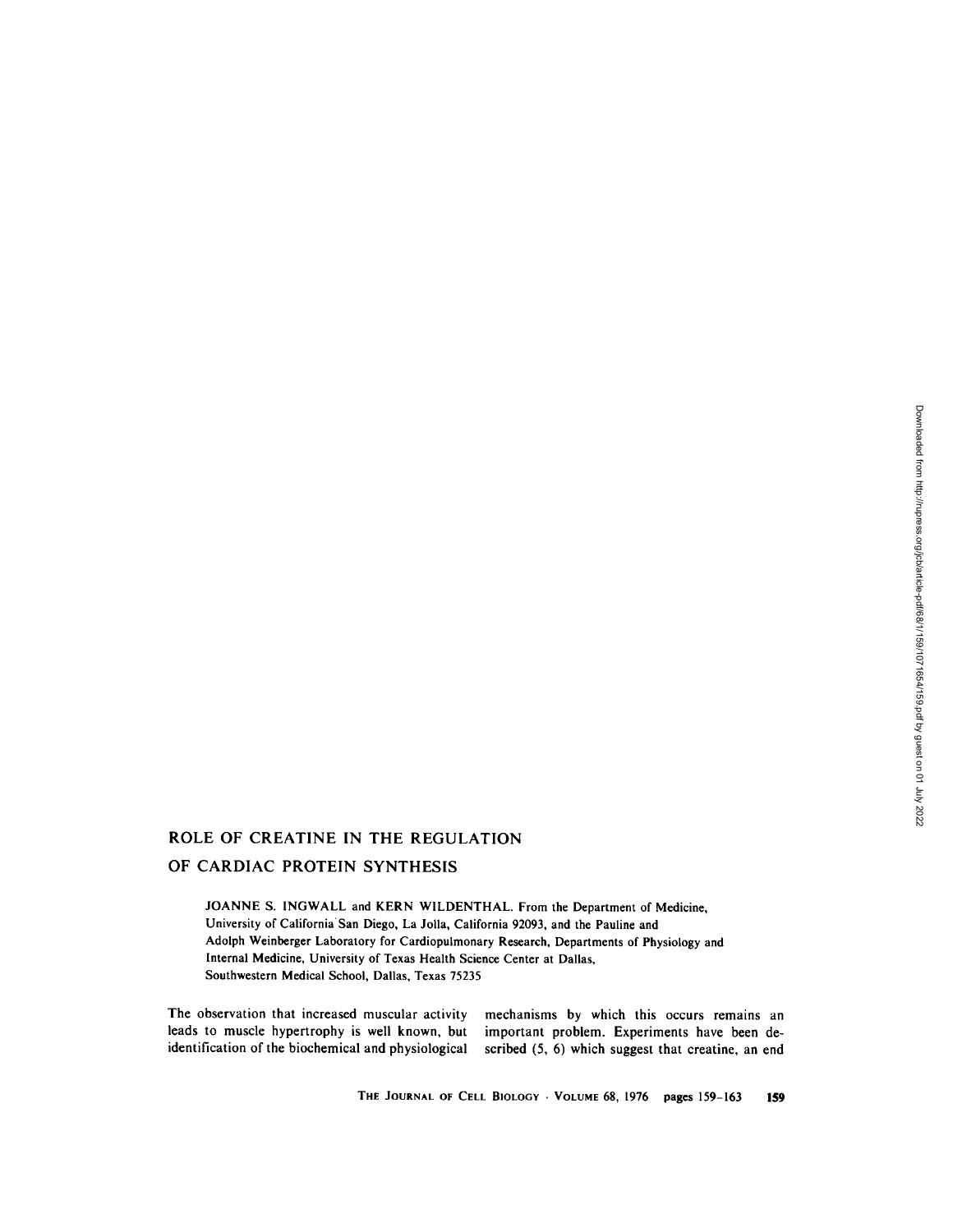product of contraction, is involved in the control of contractile protein synthesis in differentiating skeletal muscle cells and may be the chemical signal coupling increased muscular activity and increased muscular mass. During contraction, the creatine concentration in muscle transiently increases as creatine phosphate is hydrolyzed to regenerate ATP. In isometric contraction in skeletal muscle for example, Edwards and colleagues (3) have found that nearly all of the creatine phosphate is hydrolyzed. In this case, the creatine concentration is increased about twofold, and it is this transient change in creatine concentration which is postulated to lead to increased contractile protein synthesis. If creatine is found in several intracellular compartments, as suggested by Lee and Visscher (7), local changes in concentration may be even greater then twofold. A specific effect on contractile protein synthesis seems reasonable in light of the work of Rabinowitz (13) and of Page et al. (11), among others, showing disproportionate accumulation of myofibrillar and mitochondrial proteins in response to work-induced hypertrophy and thyroxin-stimulated growth.

Previous experiments (5, 6) have shown that skeletal muscle cells which have differentiated in vitro or in vivo synthesize myosin heavy-chain and actin, the major myofibrillar polypeptides, faster when supplied creatine in vitro. The stimulation is specific for contractile protein synthesis since neither the rate of myosin turnover nor the rates of synthesis of noncontractile protein and DNA are affected by creatine. The experiments reported in this communication were undertaken to test whether creatine selectively stimulates contractile protein synthesis in heart as it does in skeletal muscle.

## MATERIALS AND METHODS

#### *Fetal Mouse Heart Organ Culture*

Isolated hearts from 17- to 21-day fetal mice maintained in organ culture were chosen as the experimental model for this study. Details of the preparation have been described elsewhere (16). Briefly, intact beating hearts from fetal mice were maintained on stainless steel grids at a gas (95%  $O_2$  + 5%  $CO_2$ )-medium interface in shallow culture chambers at 37°C. Hearts were cultured for 2-4 days in medium 199 (Grand Island Biological Co., Grand Island, N. Y.) supplemented with insulin (50  $\mu$ g/ml, Sigma Chemical Co., St. Louis, Mo.) with or without creatine (5 mM, Calbiochem Co., La Jolla, Calif.)

#### *Rates of Protein Synthesis*

Rates of synthesis of total protein and myosin heavychain were measured as previously described (5, 6). Hearts were incubated for 4 h with L-[4,5-3H]leucine, 50 Ci/mmol (Schwarz/Mann Div., Becton, Dickinson & Co., Orangeburg, N. Y.), in leucine-free medium 199 and then incubated for I h with nonradioactive leucine-containing medium 199. The incorporation of leucine into total protein was determined by measuring the amount of label (counts per minute per milligram wet weight) in aliquots of the total cell homogenate, or into trichloroacetic acid-insoluble material in such aliquots.

The remaining cell homogenate was used to measure the rate of myosin heavy-chain synthesis, employing the method of Paterson and Strohman (12) for in vitro muscle preparations. This method uses disc gel electrophoresis as a micropreparative tool to isolate myosin heavy-chain from tissue homogenates. The myosin heavy-chain band was identified by comparison with reference gels of purified rabbit and chick skeletal muscle myosins. As shown in Fig. I, a single band migrating ca. 10 mm from the top of the 4% polyacrylamide gel can be visualized upon staining with Coomassie blue even from as little as  $2-3$  mg wet weight of fetal mouse heart tissue. The upper 15 mm of the gel was sliced into I-mm thick disks and the counts per minute associated with disks containing the myosin heavy-chain band was determined by counting in Protosol (Amersham/Searle Corp., Arlington Heights, lll.)-toluene/2,5-diphenyloxazole/1,4 bis[2-(5-phenyloxazole)]benzene (POP/POPOP) in a scintillation counter. The amount of labeled precursor in the region of the gel containing myosin heavy-chain (counts per minute per myosin heavy-chain band/milligram wet weight of muscle) is proportional to the number of myosin molecules synthesized during the pulse, i.e. it is a measure of myosin heavy-chain synthesis (10, 12).

#### *Other Analyses*

In other experiments, hearts cultured in the presence or absence of creatine were homogenized and assayed for protein content (8) and for the following enzyme activities: creatine phosphokinase (14), lactic dehydrogenase (2), acid phosphatase (1, 17), and cathepsin D (1, 17).

In all experiments hearts supplied with creatine were compared to hearts of matched littermates cultured under identical conditions in the absence of creatine. The average litter contains 8-12 fetuses. Data obtained from two to six hearts cultured in the presence of creatine (randomly selected at the time of explantation) were compared to data from two to six littermate hearts cultured in the absence of creatine for each experiment reported  $(n = 7-32)$  as shown in Table I). Data are expressed as the mean  $\pm$  1 standard error, and statistical analyses were made using Student's t-test for paired data.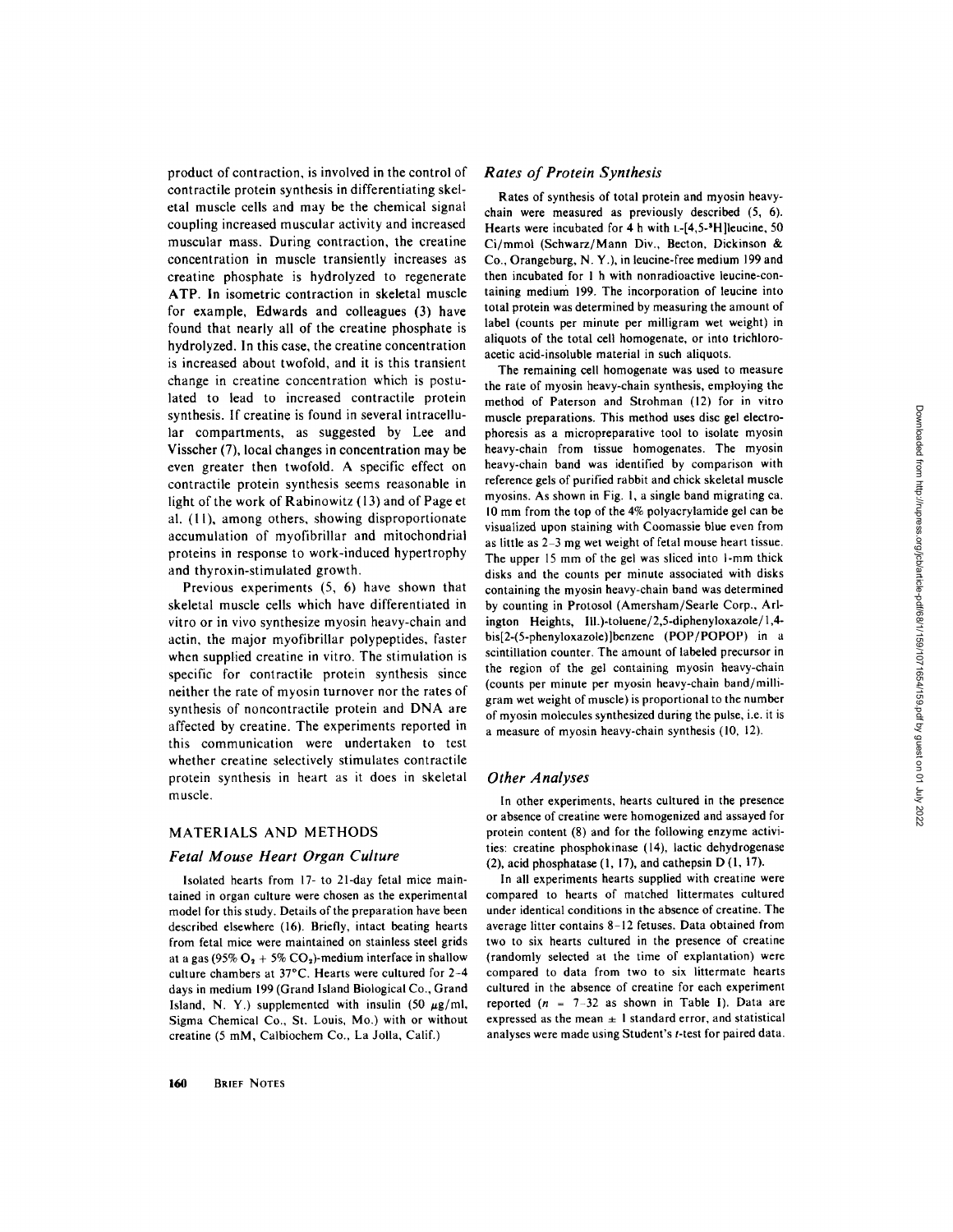

FIGURE 1 Gel electrophoresis patterns of rabbit skeletal muscle myosin (left) and fetal mouse heart myosin (right). 4% SDS-urea polyacrylamide gels were used to isolate myosin heavy-chain from homogenates of fetal mouse heart (in this case from 3 mg wet weight). Myosin heavy-chain migrates ca.10 mm from the top of the gel. The region of the gel contaihing myosin heavy-chain was sliced into l-mm thick slices and counts per minute associated with those disks containing the protein band were determined by counting in Protosol-toluene/PPO/ POPOP (see Materials and Methods).

## RESULTS

The effect of creatine on the rates of synthesis of total protein and of myosin heavy-chain is summarized in Table I. The incorporation of leucine into myosin heavy-chain, the major myofibrillar protein, isolated from hearts supplied with creatine for 2 days was significantly greater (21%) than in control hearts. On the other hand, incorporation of leucine into the cardiac cell homogenate (i.e.,

contractile plus noncontractile protein) was only 6% greater in hearts supplied with creatine.

The activities of several enzymes were also compared in hearts supplied with and without creatine. In hearts supplied with creatine, the activity of creatine phosphokinase, a musclespecific enzyme localized in part in the myofibril (15), was stimulated 14%, while the activities of several nonmyofibrillar enzymes, viz. glycolytic and lysosomal enzymes, were unaffected (Table I). Cardiac protein content in hearts supplied with and without creatine is also given in Table I; hearts supplied with creatine show a small but significant increase in protein content.

## DISCUSSION

These results suggest that myofibrillar protein synthesis in cardiac muscle is selectively enhanced by creatine. The relatively small but significant increases in the rate of total protein synthesis and in total protein content compared to the larger increases in the rate of myosin heavy-chain synthesis and in creatine phosphokinase activity reflect an increase in one subgroup of cellular proteins, viz. the muscle-specific proteins, with little or no change in the nonspecific proteins. Contractile or muscle-specific proteins constitute only a small fraction of total cardiac protein in immature fetal hearts; this is also the case in chick embryo skeletal muscle'differentiating in vitro (5) and in ovo (4).

Increased incorporation of labeled precursor into protein could, of course, result not only from increased synthetic rates but also from an expansion of amino acid pool sizes and/or alterations in the rates of protein turnover. Even if these were to occur, however, neither the preferential stimulation of the rate of myosin synthesis nor the selective increase in creatine phosphokinase activity could be explained. Rather, some other mechanism must be functioning in the regulation of muscle-specific protein synthesis by creatine. Creatine could function as a transcriptional or translational factor, or may act to alter levels of charged tRNA's or amino aicd pools which may be specific for myofibrillar protein synthesis, or to alter assembly or degradation of myofibrils. Whatever the mechanism, the results presented in this report suggest that creatine specifically alters the synthesis and accumulation of muscle-specific proteins in heart, as in skeletal muscle. The preferential increase in muscle-specific proteins is consist-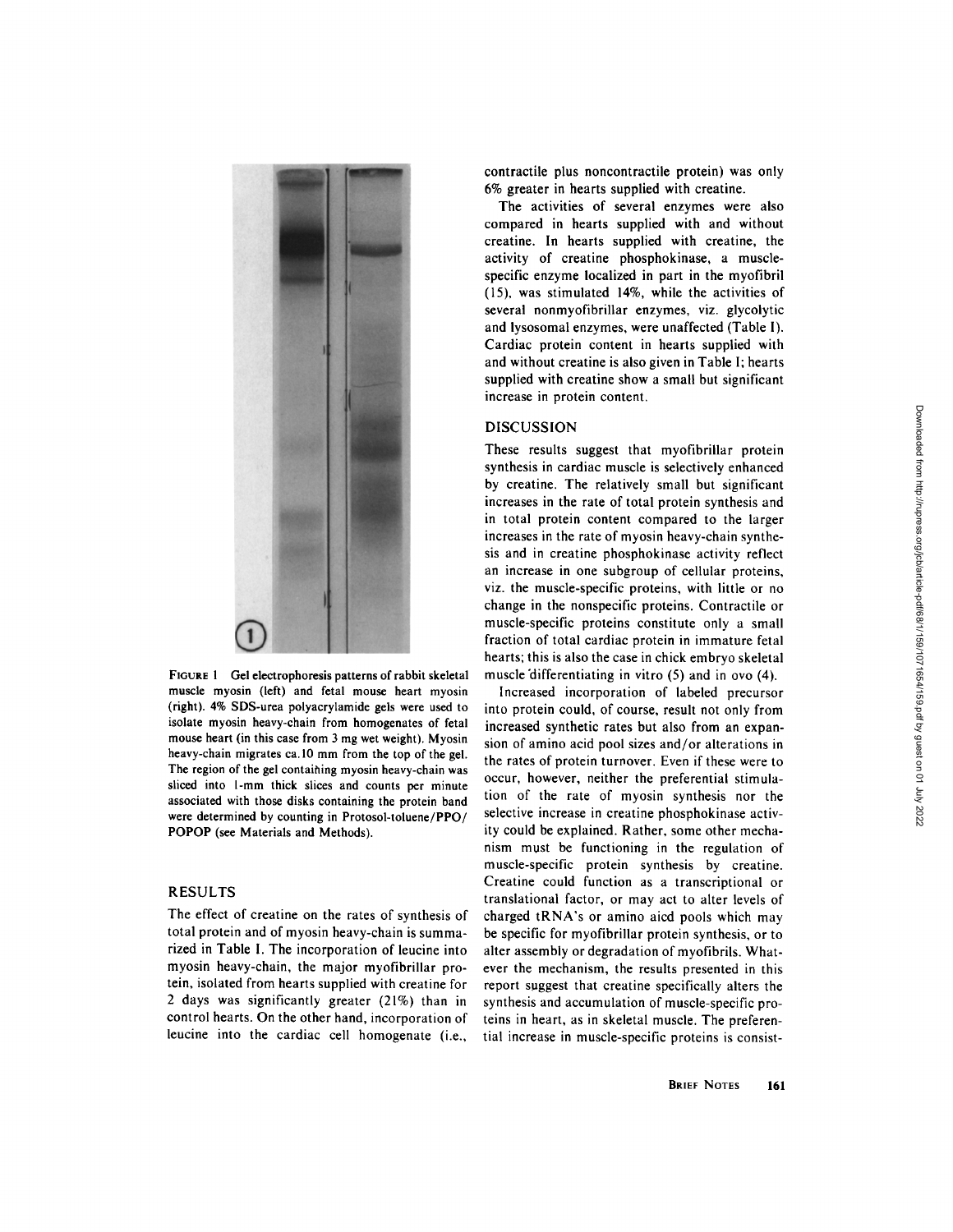|                                                                                                         | Control cultures   | Cultures supplied<br>with creatine | Difference          | Percent of<br>control |
|---------------------------------------------------------------------------------------------------------|--------------------|------------------------------------|---------------------|-----------------------|
| 1. Incorporation of radioactive leucine into total<br>cardiac protein (cpm/mg wet weight) $(n =$<br>22) | $25.600 \pm 1.260$ | $27.200 \pm 1.580$                 | $+1.600 + 670*$     | 106                   |
| 2. Incorporation of radioactive leucine into myo-<br>sin heavy-chain (cpm/mg wet weight) ( $n =$<br>22) | $730 + 109$        | $880 \pm 117$                      | $150 \pm 431$       | 121                   |
| 3. Total cardiac protein content (mg/heart) ( $n =$<br>32)                                              | $0.260 \pm 0.012$  | $0.273 \pm 0.013$                  | $+0.013 \pm 0.0041$ | 105                   |
| 4. Creatine phosphokinase activity $(\mu \text{mol} \text{ATP}/$<br>$min/mg$ protein) $(n = 32)$        | $0.856 \pm 0.030$  | $0.972 + 0.029$                    | $+0.116 \pm 0.0221$ | 114                   |
| 5. Lactic dehydrogenase activity ( $\mu$ mol NADH/<br>$min/mg$ wet weight) $(n = 21)$                   | $0.130 \pm 0.009$  | $0.137 + 0.009$                    | $+0.007 + 0.004$    | 105                   |
| 6. Acid phosphatase activity (nmol nitro-<br>phenol/h/mg protein) $(n = 8)$                             | $307 + 23$         | $309 \pm 26$                       | $+2 \pm 7$          | 101                   |
| 7. Cathepsin D activity ( $\mu$ g tyrosine/h/mg pro-<br>tein) $(n = 7)$                                 | $69.6 + 6.8$       | $67.4 \pm 7.0$                     | $-2.2 + 2.1$        | 97                    |

TABLE I *The Effects of Creatine on the Incorporation of Leucine into Cardiac Protein and on Cardiac Enzyme Activities* 

Hearts from matched littermates were cultured for 2-4 days in the presence or absence of 5 mM creatine and assayed as described in the text. The number of experiments performed (n) is given after each entry; each experiment compared two to six hearts. Values are expressed as the mean  $\pm 1$  standard error. Values given for the difference were calculated using Student's t-test for paired data.  $* P < 0.05$ .

 $~{\bf 1} P < 0.01$ .

ent with the observations of Morkin et al. (9) studying work-induced cardiac hypertrophy in vivo. These workers observed greater than 100% stimulation in myosin synthesis while total protein synthesis was increased only about 50%. However, extrapolation of our results obtained with fetal tissue to the adult situation can be made only with great caution; an experimental test of the effect of creatine on muscle-specific protein synthesis in mature muscle remains to be done.

### SUMMARY

These experiments indicate that creatine, an end product of contraction unique to muscle, stimulates muscle-specific protein synthesis in the intact beating fetal mouse heart in organ culture. In hearts supplied with creatine (5 mM), the incorporation of labeled precursor into myosin heavychain, the major contractile protein, was stimulated 21% and the activity of creatine phosphokinase, a muscle-specific enzyme, was stimulated 14%. In contrast, the incorporation of labeled precursor into total cardiac protein was stimulated only 6% and the activities of several nonmyofibrillar enzymes (lactic dehydrogenase, acid phosphatase, and cathepsin D) were not altered significantly. These results suggest that creatine preferentially stimulates the synthesis of cardiac musclespecific proteins in vitro and support the hypothesis that creatine may play a role in the development of cardiac hypertrophy.

We thank J. R. Wakeland, S. C. Jasinski and P. C. Morton for assistance.

This work was supported by research grants from the American Heart Association and the National Heart and Lung Institute, by the Moss Heart Fund, by a United States Public Health Service Research Career Development Award to Kern Wildenthal, and by National Heart and Lung Institute research contract award NOI-HL-81332 to Joanne S. Ingwall. Part of this work was performed at the University of the Pacific School of Dentistry in San Francisco.

*Received for publication 30 April 1975, and in revised form 2 September 1975.* 

#### REFERENCES

- 1. BARRETT, A. J. 1972. Lysosomal enzymes. *In* Lysosomes: A Laboratory Handbook. J. T. Dingle, editor. North Holland Publishing Co., Amsterdam. 46-135.
- 2. BERNSTEIN, L. H., and J. EVERSE. 1975. Determination of isoenzymes of lactic dehydrogenase. *Methods Enzymol.* 41:47-52.
- 3. EDWARDS, R. H. T., R. C. HARRIS, E. HOLLMAN, L. **KAIJSER, D. KOH,** and L.-O. NORDESJO. 1972. Effect of temperature on muscle energy metabolism. J. *Physiol.* **220:**335-352.